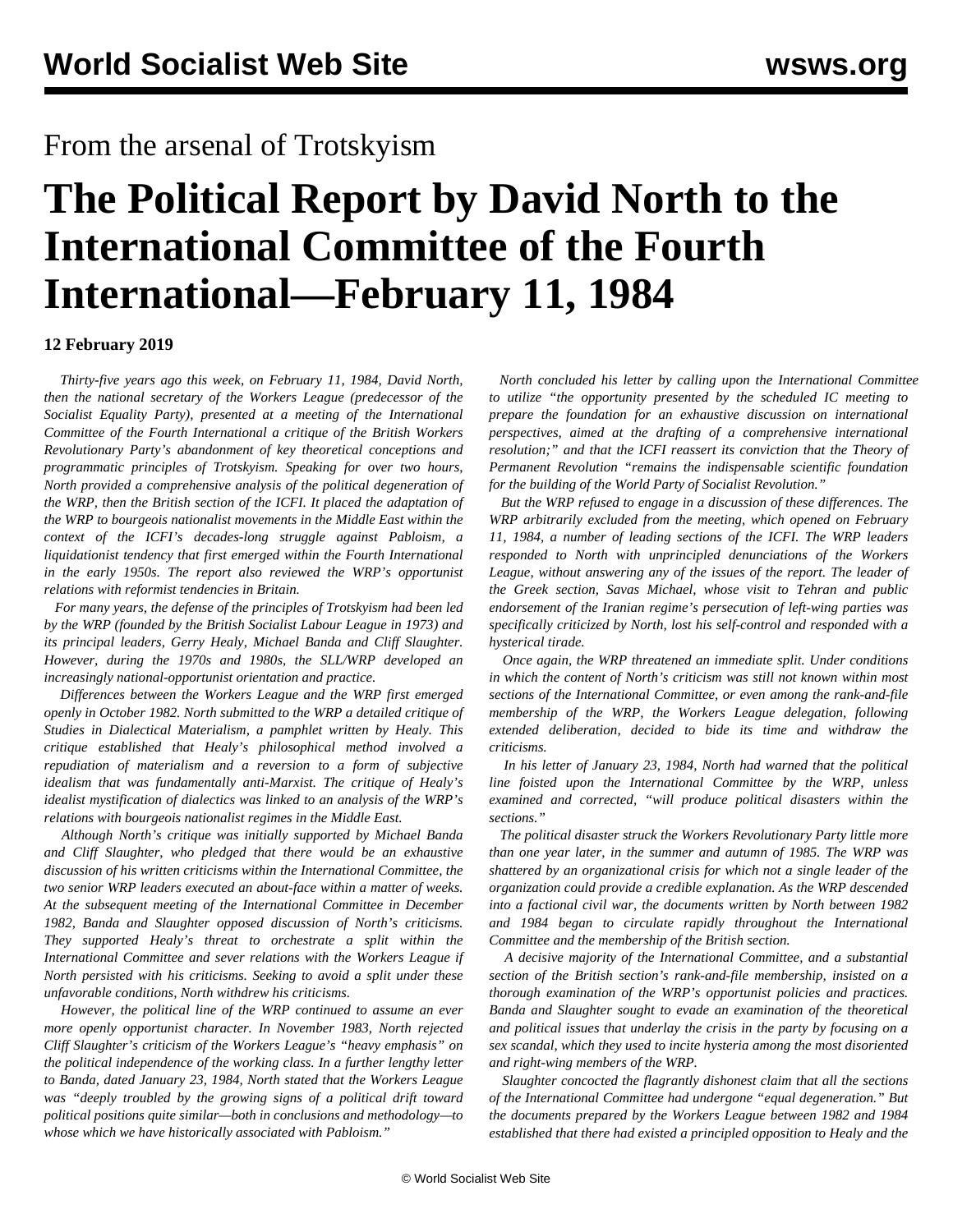*WRP prior to 1985. Moreover, the documents produced by the Workers League provided the theoretical and programmatic foundation for the revival and triumph of Trotskyist principles within the International Committee.*

 *On December 16, 1985, following the completion of a report that documented the corrupt relations established by the WRP with bourgeois national governments and organizations, the International Committee suspended the WRP's membership. Its resolution stipulated that the WRP's readmission into the ICFI would depend upon its unequivocal acceptance of the historically developed principles of the Fourth International. Healy's faction had already split from the International Committee. Banda and Slaughter's faction voted against accepting the Trotskyist principles upon which the WRP's readmission into the ICFI was contingent. However, Dave Hyland, representing an internationalist tendency within the WRP, voted in support of the resolution presented by the International Committee. This tendency established the International Communist Party (predecessor of the British SEP) in February 1986 as a section of the ICFI. The WRP, having broken with the ICFI, rapidly fell apart. Banda, after writing a vitriolic attack on the entire history of the Fourth International, declared himself a supporter of Stalin. By the early 1990s, the remnants of the WRP had severed all connections to Trotskyism. Slaughter proclaimed his rejection of a Leninist-Trotskyist party.*

 *A comprehensive analysis of the political degeneration of the WRP and the split with the ICFI is contained in the statement of the ICFI, "*[How the](https://mehring.com/icfi-j13-no1.html) [Workers Revolutionary Party Betrayed Trotskyism](https://mehring.com/icfi-j13-no1.html)*," published in the summer of 1986. The documents of the split, including David North's report to the ICFI meeting of February 11, 1984, are contained in a companion volume, "*[The ICFI Defends Trotskyism: 1982-1986](https://mehring.com/icfi-j13-no2.html)*."*

 *Banda's attack on Trotskyism was answered by David North in* [The](https://mehring.com/the-heritage-we-defend-a-contribution-to-the-history-of-the-fourth-international-2nd-edition.html) [Heritage We Defend](https://mehring.com/the-heritage-we-defend-a-contribution-to-the-history-of-the-fourth-international-2nd-edition.html)*, which was serialized in the press of the International Committee in 1986-87 and published as a book in 1988. A new edition of The Heritage was issued by Mehring Books, the publishing house of the International Committee, in 2018.*

 *The struggle that unfolded in the International Committee between 1982 and 1986 is of immense historical and contemporary significance. It provided the foundation for the entire subsequent theoretical, political and practical development of the ICFI.*

 *The report of February 11, 1984 and the entire record of the 1982-86 struggle within the ICFI represent a concentrated summation of the theory and principles that remain to this day the essential foundation of the Fourth International as the World Party of Socialist Revolution.*

## *Joseph Kishore*

 $\overline{\phantom{a}}$ 

 Political Report by David North to the International Committee of the Fourth International

February 11, 1984

 1. The 30-year history of the International Committee of the Fourth International has been the record of the continuous struggle of the world Trotskyist party to resolve the crisis of revolutionary leadership. This has been a history of struggle against all those forces—Stalinist, Social Democratic, and Pabloite—through which the working class is subordinated to the bourgeoisie. The International Committee is based upon the traditions and principles established through the political, theoretical and organizational struggles of all previous generations of Marxists—and the way in which this continuity of the IC with these previous generations has been developed is through the struggle against every variety of anti-Marxism that has emerged within the workers' movement, especially within the Trotskyist movement itself. The form assumed by each of these struggles has always been determined by the actual content of the international class struggle. Basing itself on the dialectical method and historical materialism, the International Committee has constantly fought to uncover the class forces at work in each of these struggles and to expose in each new manifestation of revisionism the ideological forms through which imperialism seeks to vanquish Marxism.

 2. Throughout the history of the revolutionary movement such forms of ideological attack on Marxism have emerged precisely when the class struggle was undergoing a rapid development and posed a very direct threat to the rule of the bourgeoisie. Bernsteinism emerged with the development of imperialism and the beginning of the epoch in which the socialist revolution would be posed (as was already seen very clearly in the 1905 Russian Revolution). Stalinism was the political and theoretical expression of the pressure of imperialism upon the first workers' state—the greatest challenge ever to the rule of the world bourgeoisie. Within the Trotskyist movement, the connection between the growth of revisionism and the pressing needs of imperialism has been even more direct. There was nothing "coincidental" about the emergence of Burnham and Shachtman at the very beginning of World War II—the point of the greatest crisis of imperialism. We have stressed many times the historical significance of Pabloism, which emerged within the Trotskyist movement precisely under conditions of the great post-war crisis of the Stalinist bureaucracy which reflected the over-all crisis of world imperialism. The vulnerability of cadre to the class pressures which become exceptionally powerful at the point in which the imperialist contradictions become exceptionally acute is bound up with fundamental questions of method. For empiricists and pragmatists like Pablo and his American counterpart, Clarke, who substitute their superficial impressions for a scientific study of class relations based on the dialectical materialist method and historical materialism, the need for a revision of Trotskyism and an abandonment of principled positions in line with the "reality of living events" becomes all consuming. Those who stand on principle are habitually denounced as "ultra-left" and "sectarian." In each stage of the struggle against Pabloism, however, its "new reality" was shown to be nothing more than an uncritical adaptation to the illusory stability of imperialism and those political forces who temporarily predominate within the workers' movement and the national liberation struggles.

 3. The struggle waged by the Socialist Labour League against the SWP between 1961 and 1964 brought to the fore all the fundamental theoretical and political issues involved in the struggle against Pabloism: the rejection of the revolutionary role of the working class as the gravedigger of capitalism and the builder of a socialist society; the rejection of the dictatorship of the proletariat; the denial of the struggle against spontaneity and the necessity for a conscious struggle for Marxist theory; the renunciation of the historical role of the Fourth International. In its very first letter to the SWP, the national committee of the SLL issued this warning:

 "The greatest danger confronting the revolutionary movement is liquidationism, flowing from a capitulation either to the strength of imperialism or of the bureaucratic apparatuses in the Labour movement, or both. Pabloism represents, even more clearly now than in 1953, this liquidationist tendency in the international Marxist movement. In Pabloism the advanced working class is no longer the vanguard of history, the center of all Marxist theory and strategy in the epoch of imperialism, but the plaything of 'worldhistorical factors', surveyed and assessed in abstract fashion ... Here all historical responsibility of the revolutionary movement is denied, all is subordinated to panoramic forces; the questions of the role of the Soviet bureaucracy and of class forces in the colonial revolution are left unresolved. That is natural, because the key to these problems is the role of the working class in the advanced countries and the crisis of leadership in their labour movements ...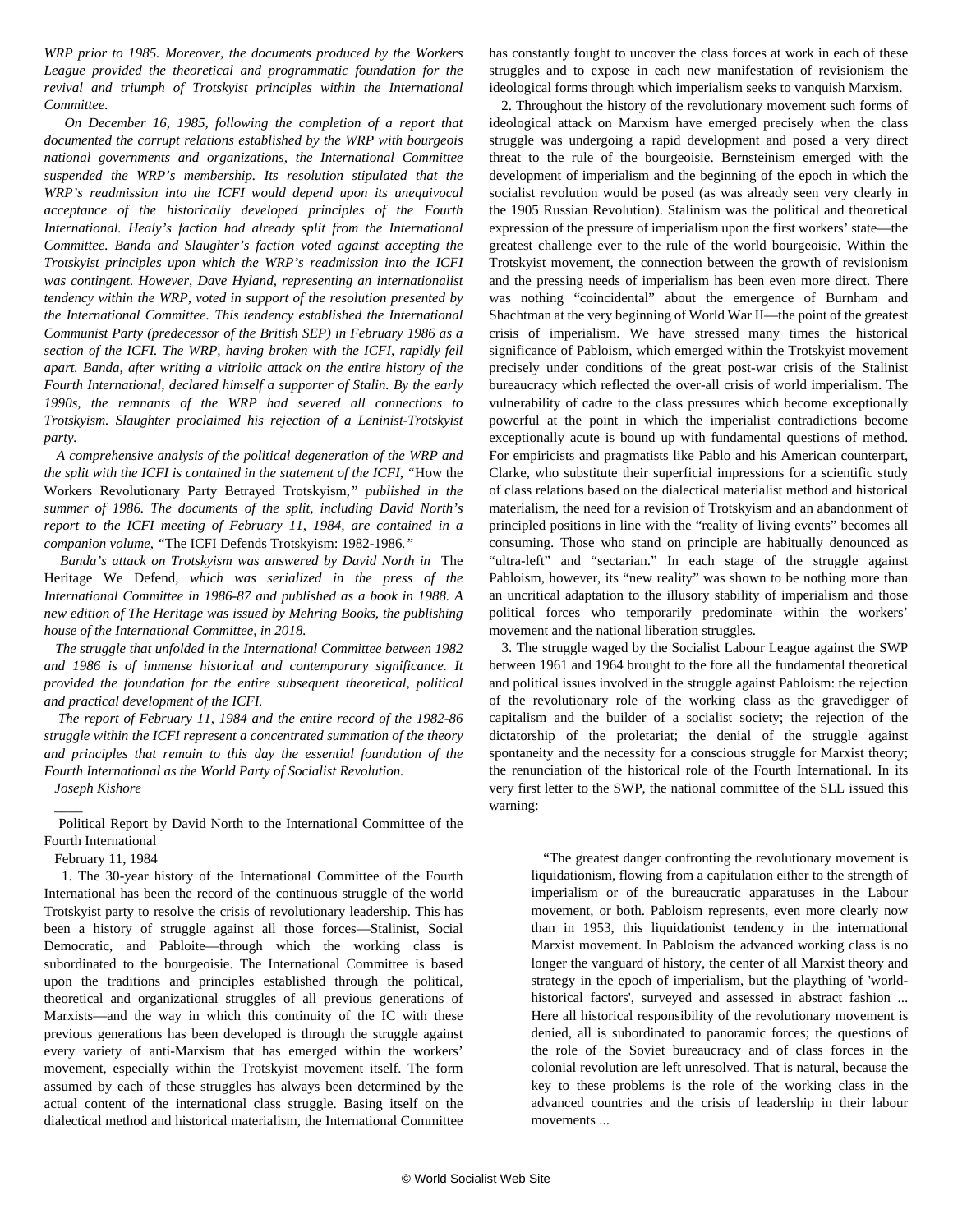"Any retreat from the strategy of political independence of the working class and the construction of revolutionary parties will take on the significance of a world-historical blunder on the part of the Trotskyist movement." (*Trotskyism Versus Revisionism,* Vol. 3, pp.48-49)

 In direct response to the efforts of the SWP to revise Trotskyism on the basis of the defeats inflicted upon US imperialism by Castro, the SLL wrote in May 1961:

> "An essential of revolutionary Marxism in this epoch is the theory that the national bourgeoisie in underdeveloped countries is incapable of defeating imperialism and establishing an independent national state. This class has ties with imperialism and it is of course incapable of an independent capitalist development. In national liberation movements the workers' organizations must follow Lenin's slogan: 'March separately, strike together' against the foreign imperialists and their immediate collaborators. Following Marx, we say: support the bourgeois and petitbourgeois parties insofar as they help strike common blows against our enemy; OPPOSE them on every issue in which they want to stabilize their own conditions of existence and their own rule ... It is not the job of Trotskyists to boost the role of such nationalist leaders. They can command the support of the masses ONLY because of the betrayal of leadership by Social-Democracy and particularly Stalinism, and in this way they become buffers between imperialism and the mass of workers and peasants." (Vol. 3, pp. 64-65)

 4. The speech delivered by Jack Barnes on December 31, 1982 and published in the first edition of "New International" is a powerful vindication of the struggle waged by the International Committee. The SWP, some 20 years after the split, is now stating unambiguously that it rejects the theory of permanent revolution and the programmatic foundation of the Fourth International as it was elaborated in the Transitional Program of 1938. Let us pay some attention to what Barnes has written, because the published edition gives us a much richer picture than the abbreviated transcription upon which the statement published by the Workers League this past summer was based.

 5. Barnes claims that he is not rejecting the important role Trotsky played in the fight against Stalin's abuse of power, and he leaves open the possibility that "Trotsky's contributions will find their place in the political arsenal of the international communist movement as the world revolution **progresses." (p.83) However, these "contributions" must be** disentangled from Trotsky's error on the theory of permanent revolution.

 "This usage of the term poses the biggest *political* problem for us, because it has brought weaknesses into our movement associated with Trotsky's wrong pre-1917 theory. Above all, it has led to a tendency to concentrate solely on the proletariat's alliance with the agricultural laborers and poor peasants against the rural exploiters, undoubtedly a central task in the countryside, to the exclusion of recognizing the centrality of the proletariat's alliance with the broadest possible layers [of] the rural producers in the fight against imperialism and against the landlord-capitalist regimes in the colonial world. The world class struggle since World War II, especially in this hemisphere since 1959, should convince us that to the extent those who are identified as Trotskyists base themselves on these weaknesses in Trotsky's theory of permanent revolution, the door is open to leftist biases and sectarian political errors.

 "Permanent revolution does not contribute today to arming either ourselves or other revolutionists to lead the working class and its allies to take power and use that power to advance the world socialist revolution. As a special or unique frame of reference it is an obstacle to reknitting our political continuity with Marx, Engels, Lenin, and the first four congresses of the Communist International. It has been an obstacle in our movement to an objective reading of the masters of Marxism, in particular the writings of Lenin.

 "If we are to learn what we can learn as part of the political convergence under way among proletarian revolutionists in the world today, and bring into that process Trotsky's enormous political contributions, then our movement must discard permanent revolution." (*New International,* Vol. 1, No. 1, pp. 12-13)

 What Barnes is saying is that Trotsky placed a one-sided emphasis on the class struggle of the proletariat at the expense of a correct appreciation of the anti-imperialist struggle which binds together the working class and all sections of the peasantry. According to Barnes, the post-war developments—above all, those beginning in 1959 with the victory of Castro—prove that the anti-imperialist movement as a form of struggle uniting all sections of the population is far greater than anticipated by Trotsky and the Fourth International's relations with such movements, and the prospects of a "convergence" of all anti-imperialist forces, have been limited due to the incorrect emphasis placed by the theory of permanent revolution upon the independent role of the proletariat and the class struggle.

6. Let us continue with Barnes:

 "The Comintern taught us that the democratic, anti-imperialist, agrarian revolution, and the socialist revolution are combined in the oppressed nations. It charted a course toward building antiimperialist united fronts and fighting for proletarian leadership of them. It taught us that communists, while supporting every concrete struggle against imperialism, no matter how limited or under what leadership, have to distinguish between revolutionary nationalist movements based on the workers and peasants, and bourgeois-dominated nationalist movements that are an obstacle to the oppressed toilers' fight for national liberation." (p.33)

 "Trotsky counterposed the proletariat's alliance with the peasantry as a whole to an alliance with the rural poor. Lenin, on the other hand, pursued a course aimed at advancing the working class along a line of march that would enable it to lead the democratic revolution and be in the strongest possible position to move forward from there toward the expropriation of the exploiters. Unlike Trotsky, Lenin presented a strategy for the transition from the democratic to the socialist revolution based on a concrete understanding of the shifting class alliances at each stage of this gigantic process of political, social and economic transformation." (p. 44)

 7. In placing this great emphasis on the democratic revolution as a distinct transitional stage, which he calls the workers' and peasants' government, prior to and apart from the dictatorship of the proletariat, the counterrevolutionary line of Barnes becomes absolutely unmistakable.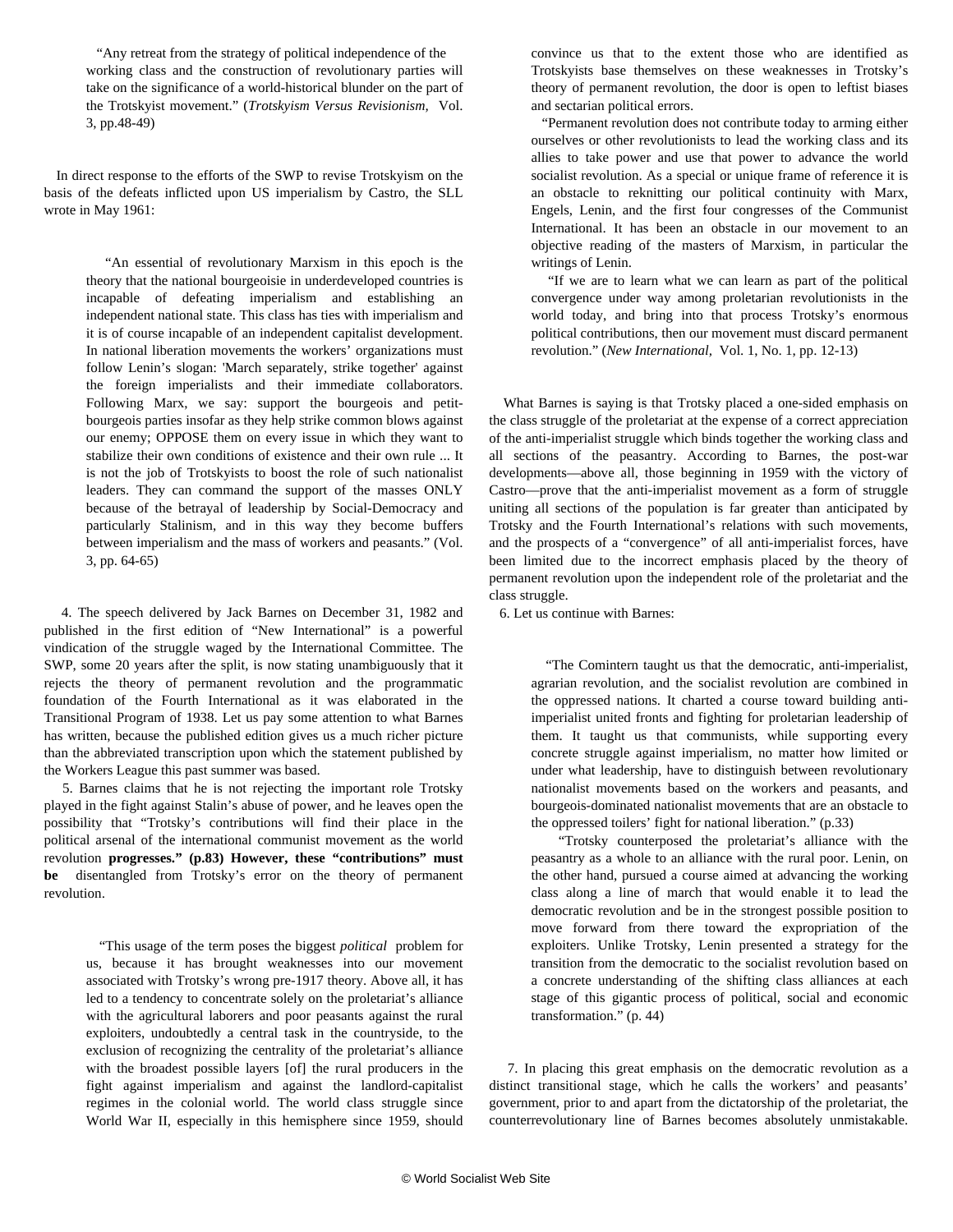What is involved here is not simply that Barnes is challenging some sort of theoretical icon of the Trotskyist movement. There are very definite political implications. In essence, Barnes rejects the dictatorship of the proletariat as the instrument through which the democratic revolution is achieved. He denies the class nature of the peasantry (which represents a fundamental repudiation of Lenin's teachings, which then leads to a reactionary vulgarization and distortion of the pre-1917 conceptions of the democratic dictatorship), and ignores all class distinctions within the "antiimperialist" movement, or claims that they are relatively unimportant. He clearly implies that without the prior establishment of the dictatorship of the proletariat, the transition from the "democratic" to "socialist" stages of the revolution can be peaceful and gradual, whereas, in reality, as history has demonstrated again and again, there can be no peaceful "growing over" from the rule of one class to another without a violent revolution. This was the basic flaw which Trotsky detected in Lenin's pre-1917 theory of the democratic dictatorship. Based on an analysis of the nature of the epoch, Trotsky foresaw that the bourgeois-democratic tasks of the peasant revolution could develop only through and under the leadership of the proletarian revolution.

All this is denied by Barnes in his critique of Trotsky:

 "In combatting Stalin's rightist errors, Trotsky in 1928 injected some leftist erro[r]s. While not directly challenging the Bolshevik's pre-1917 strategy as applied to Russia, Trotsky in fact revived his own pre-1917 position, rejecting an alliance with the peasantry as a whole in the democratic revolution. He now applied this to China, and, by implication, to other countries in the colonial world. Trotsky's 1928 document had no concept of a transitional regime and period, based on this worker-peasant alliance. It advanced no strategy that would enable the Chinese workers to gain experience and lead their most consistent allies, the agricultural wage workers and poor peasants, in the expropriation of the exploiters and the establishment of new relations of production based on state property and planning." (p. 53)

 8. Finally, Barnes sums up the conclusions he draws from the critique of Trotsky's permanent revolution.

 "We believe that history has shown that in our epoch a workers' and farmers' government that will come out of a successful anticapitalist revolution. It is the first form of government following a victorious uprising against the bourgeoisie—a government that will not turn power back over to the capitalists, but will take power *away* from them and use it to open up the road to deepening the mobilization of the workers and farmers and the expropriation of the exploiters.

 "But this is a process. In colonial and semicolonial countries, the initial tasks of the new revolutionary government are primarily those of democratic revolution—national liberation, agrarian reform, measures to improve the conditions and expand the rights of the working class and peasantry ... It is this all important transitional stage, and the rich concreteness of the class struggle and proletarian leadership of its allies during the transition, that is lost sight of when the workers' and farmers' government is rejected.

 "To us, the workers' and farmers' government [NOT THE DICTATORSHIP OF THE PROLETARIAT-D.N.] is a decisive question." (p.76)

 9. Barnes' position is not really original; it is based on the old conceptions of Stalinism, which the bureaucracy now puts forward under the slogan of "the non-capitalist road" to justify its unprincipled alliances with bourgeois nationalist regimes. The Stalinists are very explicit: there exists a "non-capitalist road" for underdeveloped countries which allows them to complete the democratic revolution and embark upon the tasks of socialist construction without the dictatorship of the proletariat.

 "The tactics and strategy of the Communists must unfailingly cooperate with national-revolutionary and revolutionary democrats: this is an essential condition for the success of all antiimperialist forces which do not regard capitalism as a remedy against age-old backwardness. Under these circumstances the slogan calling for a transition to the non-capitalist path is in fact orientation toward such a class shift to the left which would bring consistently democratic forces to power. They will fail to achieve their tasks without making 'steps toward socialism', but they will only be able to make these steps on the basis of 'left-wing bloc' tactics. In practice, this often amounts to the organization of mass pressure on bourgeois democracy thus helping it to realize its progressive potentialities, and at the same time the setting of democratic tasks which its most consistent wing that has become revolutionary-democrat or is capable of becoming such will be able to fulfill ... Thus the adoption of the non-capitalist path is a phased process and the Communists who are interested in it more than anyone else cannot bring about such a shift at will ... IT IS ALSO NECESSARY TO BEAR IN MIND THAT THE PROMOTION OF THE SLOGAN CALLING FOR THE ADOPTION OF THE NON-CAPITALIST PATH BY NO MEANS IMPLIES THAT IT ALSO CALLS FOR A SOCIALIST REVOLUTION, THE ESTABLISHMENT OF A PEOPLE'S DEMOCRACY AND THE ASSUMPTION OF POWER BY THE COMMUNISTS, FOR THAT WOULD AMOUNT TO ASSERTING THAT ONLY A PROLETARIAN TAKEOVER IS CAPABLE OF SOLVING THE PROBLEMS OF A DEMOCRATIC REVOLUTION. BY PUTTING FORWARD THE SLOGAN CALLING FOR THE ADOPTION OF THE NON-CAPITALIST PATH, THE COMMUNISTS WANT TO DEEPEN DEMOCRATIC, ANTI-IMPERIALIST TRANSFORMATIONS AND AT THE SAME TIME ORIENT THEM TOWARD SOCIALISM." (Ulyanovsky, National Liberation, Progress, pp.51-53, emphasis added)

 10. The evolution of revisionism completely vindicates the assessment made by the IC in the perspectives resolution of the Fourth World Congress in 1972:

 "Inside the colonial and semi-colonial countries, revisionism again directly assisted the Stalinist bureaucracy and the nationalist leaders as the revolutionary representatives of the masses. They completely rejected the essence of Lenin's position and the theory of Permanent Revolution: the construction of independent proletarian parties, leading the working class at the head of the oppressed peasantry, as the only force able to resolve the tasks of the democratic revolution and go beyond them to workers' power, as part of the international socialist revolution." (Vol. 1, p. 32)

11. The bankruptcy of Barnes' position: the "models" to which he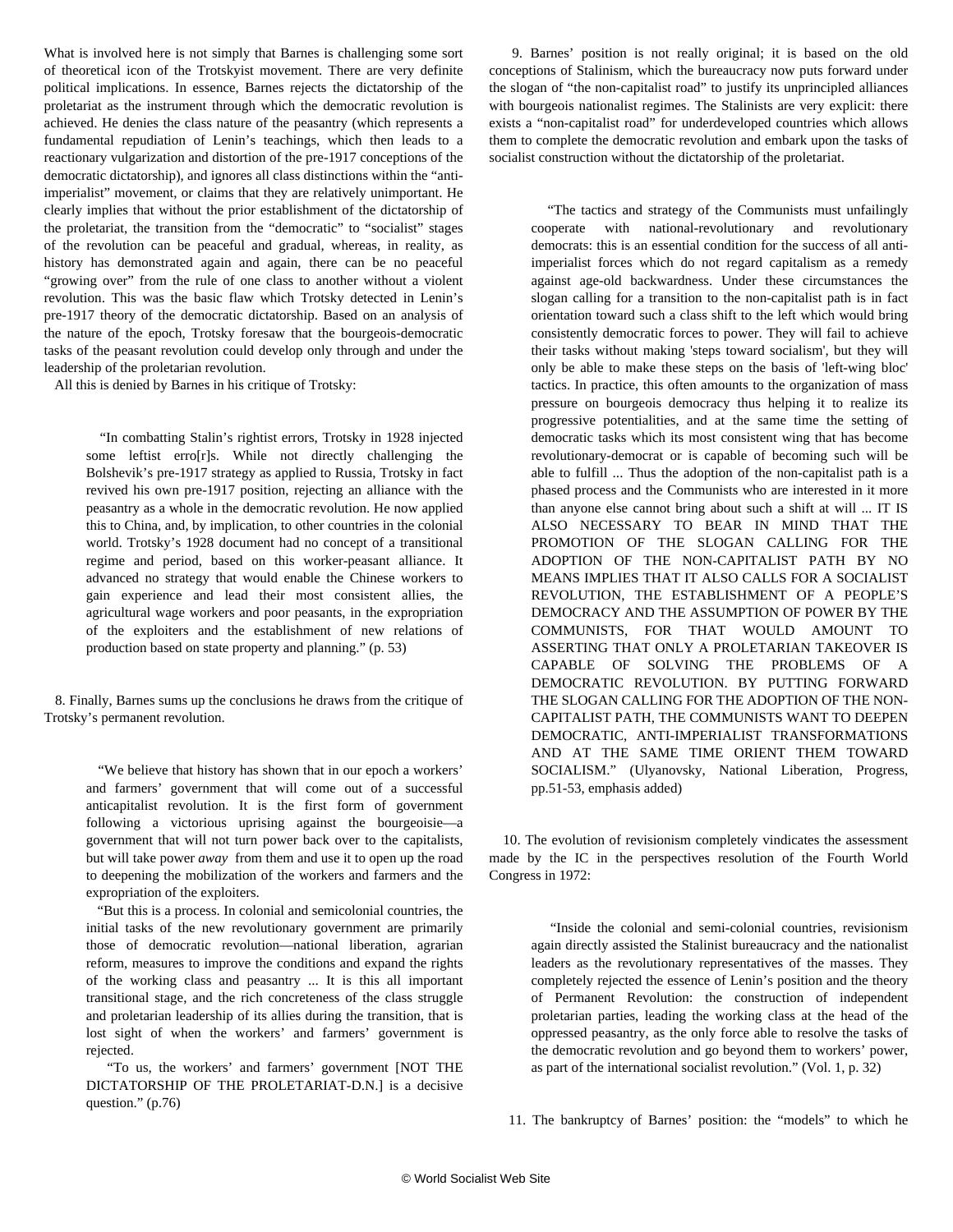refers as examples of "workers' and peasants' governments" or as the forces out of which the new alignment of "communists" shall emerge are the New Jewel Movement, the Sandinistas, the Farabundo Marti, and Castroism. In each case, the development of the world crisis of imperialism has had a devastating impact—and it shows the betrayals to which Barnes' position must lead. At any rate, our position is not based upon the disposition of forces within a single country—whether the immediate conditions seem favorable for the victory of insurgent forces—but on the perspective of international socialist revolution. This is the basis upon which we set out to resolve the crisis of leadership—never adapting ourselves to those political tendencies within the nationalist movement which immediately predominate. Moreover, we should not forget that the toppling of a reactionary puppet regime in a semi-colonial country does not, of itself, resolve the problems. As Lenin and Trotsky pointed out, in such countries far greater problems than the seizure of power **emerge** after the successful revolution. This has certainly been shown in Nicaragua and Cuba, not to mention Zimbabwe, Mozambique, Angola, Kenya, Nigeria, etc.

 12. The development of the IC has proceeded through the struggle against revisionism. The struggle recorded in the six volumes published during the 1970s is the theoretical foundation for the training of our cadre, just as the writings of Trotsky during the 1920s formed the basis for the political education of the early forces of the Fourth International. The latest attack by Barnes on Trotskyism must bring this entire history forward; precisely because the International Committee has always recognized that such crucial developments within the ranks of the revisionists inevitably foreshadow great new chapters in the world socialist revolution. Moreover, we don't simply look upon revisionism as some sort of bacteria that exists inside a test-tube, safely stored in a laboratory. Precisely because revisionism has material roots in the actual development of the class struggle of which we ourselves are a part, because it reflects the pressure of alien class forces upon the working class and its revolutionary vanguard, our response to revisionism finds its highest expression in the analysis of our own political development.

 13. It is for this reason that we feel the time has come to examine the whole development of the IC during the past decade. We are strongly of the opinion that we have steadily drifted away from positions for which we tenaciously fought for more than 20 years after the original split with Pablo. In a letter to Comrade Banda, written on January 23, 1984, I suggested that the time had come to draw a balance sheet on the entire experience of the IC in relation to the national liberation movements. I feel that such a balance sheet is necessary because there has been really no objective examination of our experience—as a World Party—with the various nationalist bourgeois regimes and liberation movements with which we have established relations. We feel that the record is one which merits a serious critique, in order to defend the continuity of the IC and to train the cadre in each of the sections. We are not here to assign blame, but to work for the development of the IC as the World Party of Socialist Revolution.

 14. In the summer of 1976, the IC first discussed initiating more active contact with the national liberation movements—principally the PLO. At the time the dangers inherent in such work were clearly stressed—that such movements were of a heterogeneous character, within which the imperialists and Stalinists worked actively. This approach was correct and principled. Further discussion at the Seventh Congress of the IC in May 1977, at which the work was guided by the newly published protocols of the Second Congress of the Communist International. Following the Congress, the IC sent a delegation to Lebanon. In July of 1977 the WRP signed an alliance with the Libyan Jamahiriya. Relations were then developed with the Arab Ba'ath Socialist Party of Iraq. It is clear that by mid-1978 a general orientation toward relations with nationalist regimes and liberation movements was developing without any corresponding perspective for the actual building of our own forces inside the working class. An entirely uncritical and incorrect appraisal began to emerge ever more openly within our press, inviting the cadres and the working class to view these bourgeois nationalists as "anti-imperialist" leaders to whom political support must be given.

 15. Iraq—We assumed an increasingly uncritical attitude toward the regime of Saddam Hussein, providing political support for his struggle against the Iraqi Communist Party, including the execution of 21 members.

 "The fact is that the CP members were executed according to military codes which the Iraqi CP discussed, approved and agreed to implement. To this day the Iraqi CP has not called for the repeal of the military laws which ban the formation of secret cells in the army. It has never contested the fact that the arrested officers were guilty of the charges brought against them.

 "This is a straight case of Moscow trying to set up cells in the Iraqi armed forces for the purpose of undermining the regime. It must accept the consequences ... It is a principle with Trotskyists that we defend workers, whether they are Stalinists, revisionists or Social Democrats, from the attacks of the capitalist state. But, as the facts show, that has nothing to do with the incidents in Iraq." *(News Line,* March 8, 1979)

 This position was never rectified even though it had no precedent within the Trotskyist movement. We had simply ignored what Trotsky wrote about the role of the trade unions—whose leaders were among the victims of Hussein's purges—in the less developed countries. Our praise for Hussein continued unabated. In the summer of 1980, we published a sixpart series in which the Arab Ba'ath Socialist Party and Saddam Hussein were the subject of lavish praise. These articles were reproduced as a pamphlet, which was never repudiated.

 These articles appeared on the eve of the invasion of Iran by Iraq. It is important to note our reaction to this development. Our own relations with the Iraqis were so well known that our own statements reflected the ambiguities within our position. We correctly opposed the war, but we did not denounce Iraq as acting on behalf of imperialism. Rather the WRP Political Committee statement declared:

 "We call for full support for the national revolutionary movements including the Arab Ba'ath Socialist Party and the Iranian Revolution in their fight against imperialism." (*News Line,* September 25, 1980)

 16. We continued to oppose to the war and call for the end to hostilities. Then following an Iranian offensive which crossed into Iraq, the *News Line* of July 16, 1982 published an editorial which declared:

 "The Iranian invasion of Iraq is a disservice to the besieged Palestinian and Lebanese fighters in Beirut and to the Iranian Revolution itself, and must be denounced."

 17. By September 1983, we had come to shift our line completely. We adopted, without any serious analysis and explanation, a position of support for the military victory of Iran over Iraq. Responding to the sale of Exocet missiles to Iraq, the *News Line* declared: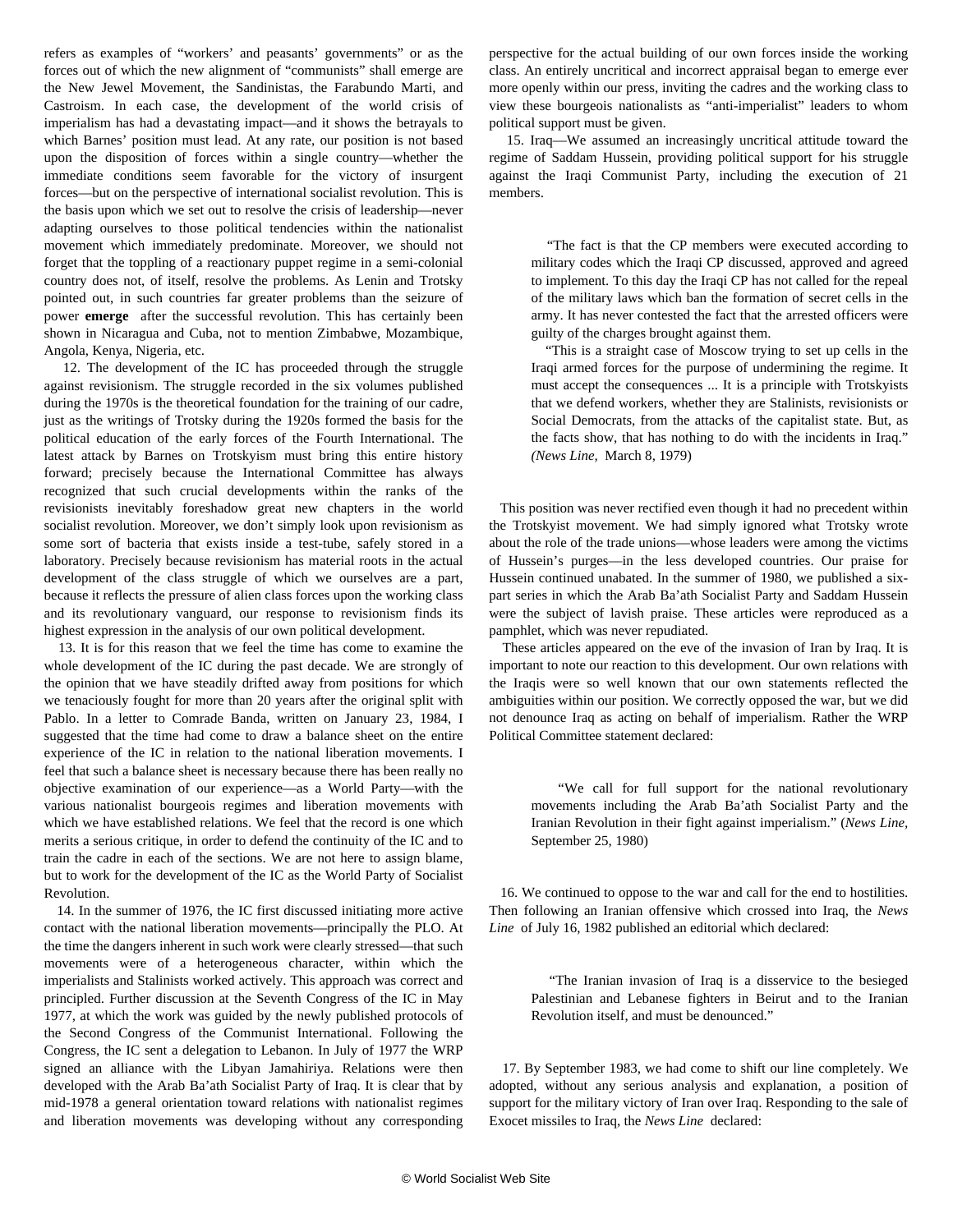"The Iraqi regime has been militarily defeated and comprehensively exposed as a tool of imperialism. It must be overthrown by the Iraqi masses without delay. Its continued existence is giving imperialism a military base and pretext for their war plans."

 18. This has continued to be our line—which corresponds to an uncritical attitude toward the Islamic Republic, a position which directly contradicts the one and only analysis made by the IC of the Iranian Revolution—five years ago. The IC Statement of February 12, 1979—published in the *News Line* of February 17, 1979—issued a clear and unequivocal statement:

> "The truth is that the masses were moved by CLASS questions, not religious ones.

 "However, in the absence of an organized revolutionary leadership and because of the cowardly class-collaborationist policies of Iranian Stalinism in the Tudeh party, Ayatollah Khomeini and other religious leaders of the Shi'ite sect have been able to establish a virtual political monopoly on the opposition forces...

 "The policies of Khomeiny reflect the contradictory and equivocal nature of the bazaar merchants and other elements of the Iranian native capitalist class and petty-bourgeoisie...

 "But they cannot and will not challenge capitalist state power in Iran ... The Stalinists and centrists of all varieties will oppose the strategy of advance to the socialist revolution in Iran, on the grounds that the revolution there is first and foremost a bourgeois revolution, i.e., a revolution for democratic demands to abolish feudal and semi-feudal oppression and permit the free development of national capitalism and democracy.

 "They will say it is 'sectarian' to advocate policies for the working class which are independent of and opposed to the bourgeoisie."

 19. No further class analysis was ever made of the development of the Iranian Revolution. Our line came to consist simply of unconditional support for Khomeiny, despite the mounting persecution of every single left-wing organization in Iran. In the absence of any Marxist analysis of the development of this revolution, an obviously non-Trotskyist and revisionist line began to find its way into our international press—most notably in the articles written by Comrade Savas following his trip to Iran, which occurred in the midst of arrests and trials of Tudeh Party leaders. The tone for this series was set in the first article, entitled "The Rule of the Deprived." Among the first points made was the following:

 "For a person coming from the West, especially from a country like Greece, that has gone through decades under the police state of the right-wing and through dictatorship, one fact is striking: nowhere can one see a policeman."

 What we found striking was that a virtually identical observation was made by Mary-Alice Waters of the SWP upon her return from Nicaragua:

 "The first thing you realize is that you're not scared of the police. Army, militia, police. They're all over the place. But you feel good about it, and so does everybody else. Almost everybody else. The 'forces of repression' are all laughing, smiling, joking with the hundreds of ordinary working people milling around." (Education for Socialists, December 1980, p. 5)

 Assuming from the absence of police the absence of repression, the article made the following statement:

 "If we consider the degree of popular support as a basic criterion for estimating the degree of political stability of a regime then, undoubtedly, the Islamic regime in Teheran must be considered as extremely stable. Its foundation is the masses. Between the masses and their leadership, especially Imam Khomeini, there are mighty bonds, forged in the furnace of the revolution.

 "In the forging of these very deep bonds, an immense role was and is played by the influence of the ideology of Islam upon the masses. So, it is not accidental that the Western imperialist and also Stalinist propaganda are raging particularly against this."

 20. This article is of exceptional significance for the IC and it deserves the closest and most ruthless critical analysis within every section. It is not only that the trip of Comrade Savas, which included a television appearance at a time of mass arrests, seriously compromised the IC in the eyes of the working class. Revealed in these articles is a method which reveals very clearly the real disorientation within the IC and its leadership. We have here an outstanding example of the complete and unabashed substitution of impressionism for Marxism. Class forces no longer exist. Everything has become the "masses"—a category which explains nothing about the class dynamics and contradictions within Iran. Analysis is reduced to casual observation: "I don't see any police so the state no longer exists!" The method of historical materialism, which strives to uncover the material bases of all political developments, is replaced with the eye of the journalist. As Trotsky once wrote, "Empiricism, and its foster brother, impressionism, dominate from top to bottom."

 21. Not just the fault of Comrade Savas. One uncorrected error leads inevitably to others. Nothing essentially different from the dozens of articles which appeared in the *News Line* on the Libyan Jamahiriya between 1977 and 1983, in which there was never a single appraisal of class relations in Libya and the class nature of the Libyan regime. At the high point of our relations with the Gaddafi regime, the following assessment appeared in a statement of the WRP Political Committee, dated December 12, 1981:

 "When Gaddafi and the Free Unionist Officers seized popular control in 1969, they set Libya on the road of socialist development and expansion ... Gaddafi has developed politically in the direction of revolutionary socialism and he has shunned the palaces and harems of some other Arab leaders."

 Since the Israeli invasion of Lebanon, our approach to Gaddafi has lost its previous enthusiasm. But throughout the recent fighting in Tripoli, we studiously avoided direct criticism of Gaddafi's role in the conspiracy against Arafat.

 22. Now we have the trip [of Arafat] to Egypt. This is hailed without any analysis whatever or reference to previous statements. We are disorienting our cadre and the working class. We are inviting cynicism toward our political line. The continuous shifts in our political line, in which no analysis connects a new conclusion with the one it both replaces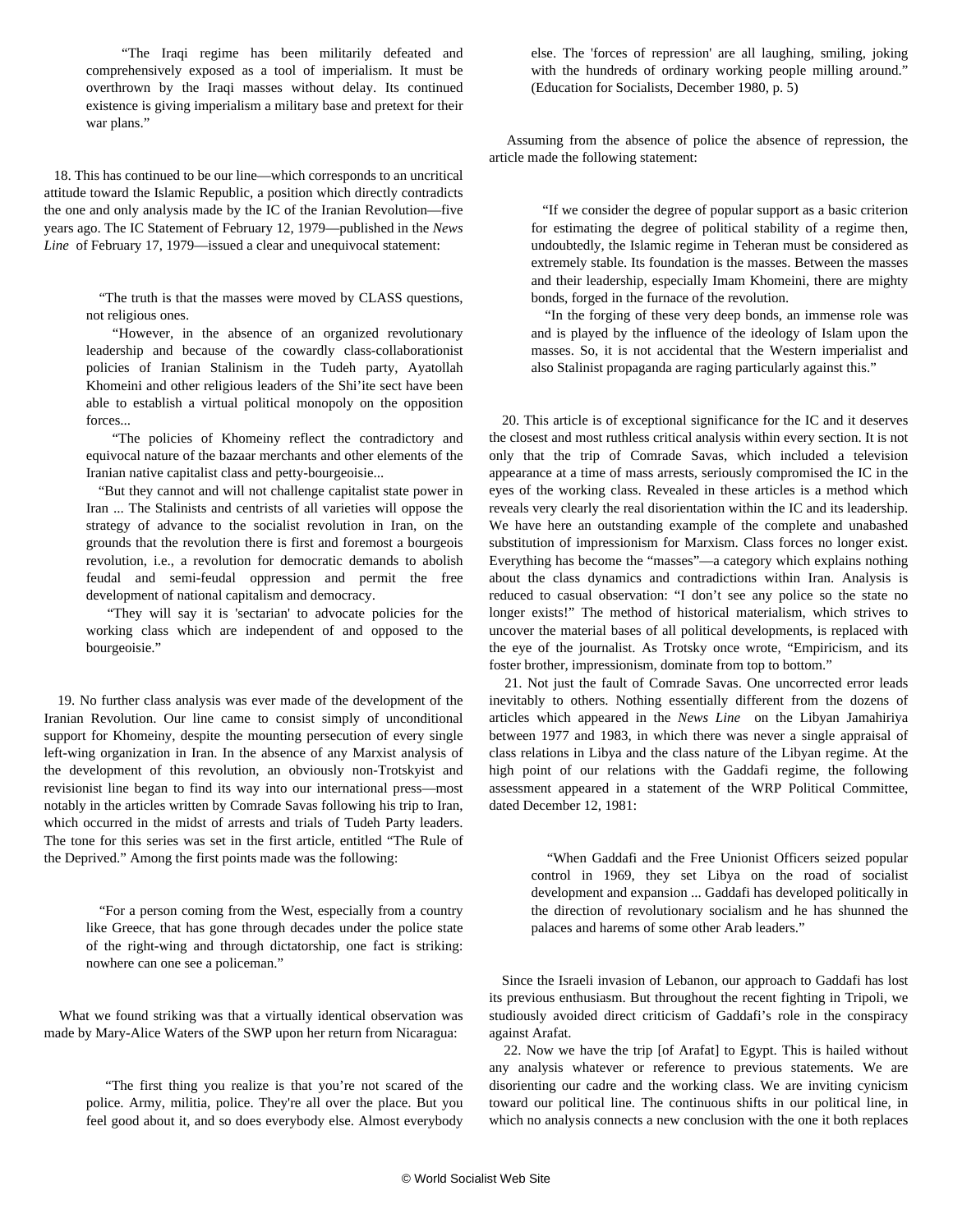and contradicts, are the hallmark of pragmatism. As Trotsky said of Burnham and Shachtman:

Unless this method of organization is altered it will be difficult to unite the Left."

 "The opposition leaders split sociology from dialectical materialism. They split politics from sociology. In the sphere of politics they split our tasks in Poland from our experiences in Spain—our tasks in Finland from our position on Poland. History becomes transformed into a series of exceptional incidents; politics becomes transformed into series of improvisations. We have here, in the full sense of the term, the disintegration of Marxism, the disintegration of theoretical thought, the disintegration of politics into its constituent elements." (*In Defense of Marxism*, pp. 114-15)

 23. We are not raising these issues because we have noted this or that incorrect formulation in an occasional article. Every section makes its share of mistakes. But after a lengthy period in which mistakes go uncorrected, they become a tendency, and this tendency inevitably makes itself felt in every area of our political work. Just as the retreat of the SWP back toward Pabloism found its expression in an ever more open orientation to centrist and middle class radical elements with the United States, we must express the concern that the same tendency is manifesting itself within the work of the WRP in Britain.

 24. The record of the Party on the Malvinas War—the line which was originally taken was absolutely wrong: This Is Not Our War. But no analysis of this position was ever made inside the IC.

 25. We feel an explanation should be made about our relations with Livingstone, Knight and the GLC in general. What is our political assessment of these forces. Do we believe that the Labour group that leads the GLC deserves the unreserved political confidence that they have been given by the *News Line?* We are very concerned that the WRP is on the verge of being seriously compromised by the future actions of these socialdemocrats. We are concerned that we are making the very opportunist errors which led in 1926 to the betrayal of the General Strike. We have gone out of our way to compliment Livingstone, to suggest that he is very different from other Labourites. Our opinion is that while it is of course correct to defend local government against the Tories, we should not place any confidence in Livingstone at all. We are disturbed that neither the *News Line* nor the *Labour Review* has commented on the interview with Livingstone that was published in the July-August 1983 issue of *New Left Review.* The interview was conducted by none other than Tariq Ali. Nothing in this article suggests that Livingstone's "socialism" is anything more than an eclectic amalgam of petty-bourgeois protest politics, pacifism, left social democracy, and bits and pieces of Marxist phraseology. He is certainly not a Trotskyist, and his attitude toward the Labourite traitors is entirely apologetic:

 "You've got to be fairly certain that someone has gone over to the politics of pure careerism before you start kicking them around the room. This is a congenital weakness of the Left. I suppose it is understandable given the almost permanent record of betrayal by Labour leader after Labour leader that people spend a lot of time waiting for the next one to go over. There are many cases, however, of people whom we've lost who might have been retained if we'd engaged in comradely debate rather than uncomradely denunciations. If your main function is building up your own membership it is inevitable that you end up with interminable attacks on other left groupings. The amount of time Left activists spend rolling around in hysterics reading the attacks made by one grouping against another has always amazed me.

We won't go into the idealist views propounded by Livingstone on the question of women's liberation, which he admits has been a major influence on his development ("I have always felt that the Labour Party's almost exclusive concentration on the employed male white working class was a weakness") or his vulgar views on the nature of class society ("I have come to leftwing politics not through a theoretical Marxist background but via a study of animal behavior and evolution.") No wonder he is interviewed by Tariq Ali! But the problem is that this man is being clearly boosted and unconditionally and uncritically supported by the Workers Revolutionary Party as a leader of the working class in London. We have provided both him and Knight with a platform. We are defending them against criticism on the left. We know less about Knight—except that until about two years ago I heard his name mentioned only in association with his desertion from the Party to join the Labourites. Now the impression is given that he is our man. That I am sure is not the case. His leaving us in 1963 could not have been accidental.

 26. Our concerns about the relations with Livingstone and Knight and the GLC are heightened by the recent role played by the WRP in the NGA strike. We cannot agree with the way in which the WRP tail-ended the NGA leadership, covered up for them, put forward no independent demands, and, in the end, was compromised by their payment of the fine and their calling off of the Warrington demonstration. The WRP Statement attacking those who criticize the NGA was really unprecedented in the history of the British section.

 "Through its determined fight for principles the NGA is marching in the footsteps of those pioneers who battled under conditions of illegality and state repression to build independent trade unions...

 "Having raised the political level of the working class in this vital way, the NGA is now refusing to submit to the rule of the TUC class collaborators. It is fighting on and basing itself on the undefeated strength of the working class.

 "The policy of the WRP is unambiguous—we salute the NGA for its courageous action and we stand in complete solidarity with its fight to defend the union from the Tories' legal conspiracy...

 "The NGA has rightly taken the fight into the center of the TUC and shown who is selling the rights of the trade unions down the river. It is a craft union of politically moderate opinion, not a revolutionary party as the revisionists seem to think. And under the exceptional circumstances of state persecution, we believe they are acquitting themselves very well."

 WHAT ARE THE "POLITICALLY MODERATE" OPINIONS OF THE NGA LEADERS? Are there not Stalinists and Social Democrats among them. These leaders are brought before the YS Annual General Meeting as "heroes" of the working class. Is this how young Trotskyists are to be trained?

 27. During the strike, the WRP elaborated a truly incredible line on the nature of the anti-union laws. The speech given by Comrade Banda: we quote the *News Line* of December 7, 1983:

 "But what was this law? asked Banda. Normally, all laws were made to defend the rights of individuals [!], or concerned the rights of individuals in relation to the public interest [!!]. But the Tory